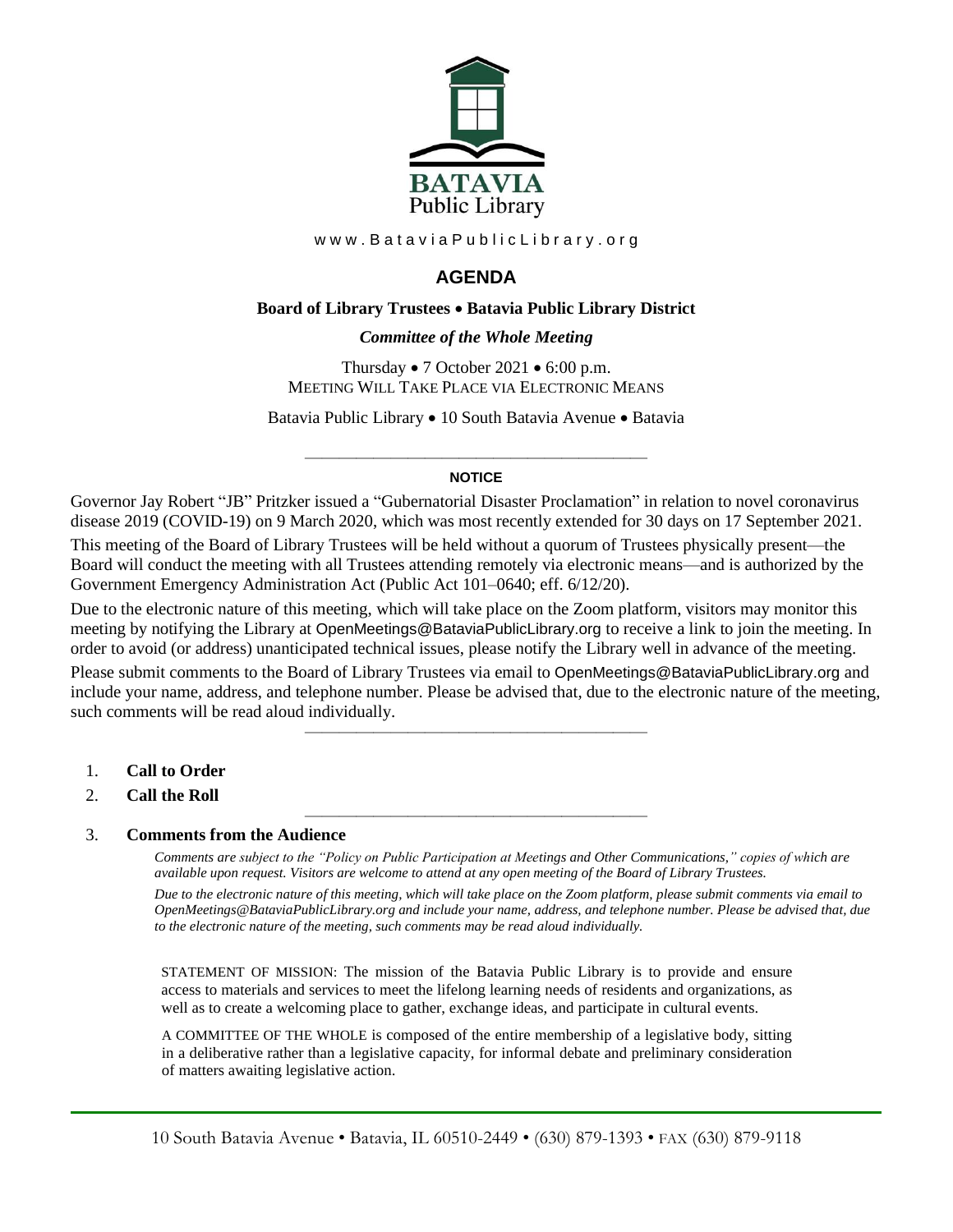- 4. **Approve the Agenda** {ROLL CALL VOTE}
- 5. **Minutes**
	- a. **Approve the Minutes** {ROLL CALL VOTE}
		- (1) Committee of the Whole Meeting, Thursday, 5 August 2021
		- (2) Regular Meeting, Tuesday, 17 August 2021
		- (3) Committee of the Whole Meeting, Thursday, 9 September 2021
	- b. **An Inventory of Minutes** (REPORT)
- 6. **An Ordinance Levying an Additional Tax of 0.02% for Buildings and Equipment for Library Purposes, and Maintenance, Repairs, and Alterations of Library Buildings and Equipment in the Batavia Public Library District, in the Counties of Kane and DuPage, Illinois, for the Fiscal Year 2021– 2022** (ORDINANCE 2021–007) (Standing Committee on Finance) (ACTION ITEM) {ROLL CALL VOTE}

————————————————————

- 7. **A Resolution Determining the Amounts of Money Estimated to Be Necessary to Be Raised by the Tax**  Levy (RESOLUTION 2021–010) (Standing Committee on Finance) (ACTION ITEM) {ROLL CALL VOTE}
- 8. **Insurance Policies (Business Package, Automobile, Commercial Liability Umbrella, Workers Compensation)** (Cook & Kocher Insurance Group Inc.) (Standing Committee on Finance) (DISCUSSION and/or ACTION ITEM) {ROLL CALL VOTE}
- 9. **Snow-Removal Services** (Kozak Custom Landscapes Inc.) (Standing Committee on Facilities) (DISCUSSION and/or ACTION ITEM) {ROLL CALL VOTE}
- 10. **Policy on 3D Printing** (Standing Committee on Policy) (DISCUSSION and/or ACTION ITEM) {ROLL CALL VOTE}
- 11. **Standards for Illinois Public Libraries: Review of Standards** (Progress Report 1) (Standing Committee on Policy (REPORT)

————————————————————

- 12. **Annual Financial Report for the Year Ended 30 June 2021 (Independent Auditor's Report and Financial Statements)** (Standing Committee on Finance) (REPORT)
- 13. **Comments from the Committee of the Whole**
- 14. **Future Agenda Items** (REPORT)

In the absence of separate committee meetings, this report is provided for purposes of information and planning.

a. **Facilities Issues** (Trustee Deitchman, *Chair*)

*The focuses of Facilities Issues are building & grounds, technology, and related policies and services. Such issues generally (but not exclusively) have an internal approach; that is, work is directed to the physical library and its campus.*

- Architectural Services (October 2021)
- Annual Schedule of Capital Projects (November 2021)
- Independent Technology Audit
- Technology Plan
- Walk the Property
- Wi-Fi System
- Proper Storage for Paintings and Other Works of Art when Not on Public Display
- Streetscape Project (City of Batavia): Water Street

### b. **Finance Issues** (Trustee Culotta, *Chair*)

*The focuses of Finance Issues are budget & finance and related policies and services.*

- Note: A schedule of future agenda items is included in the Committee packet for purposes of information and planning.
- Policy on Fines and Fees (November 2021)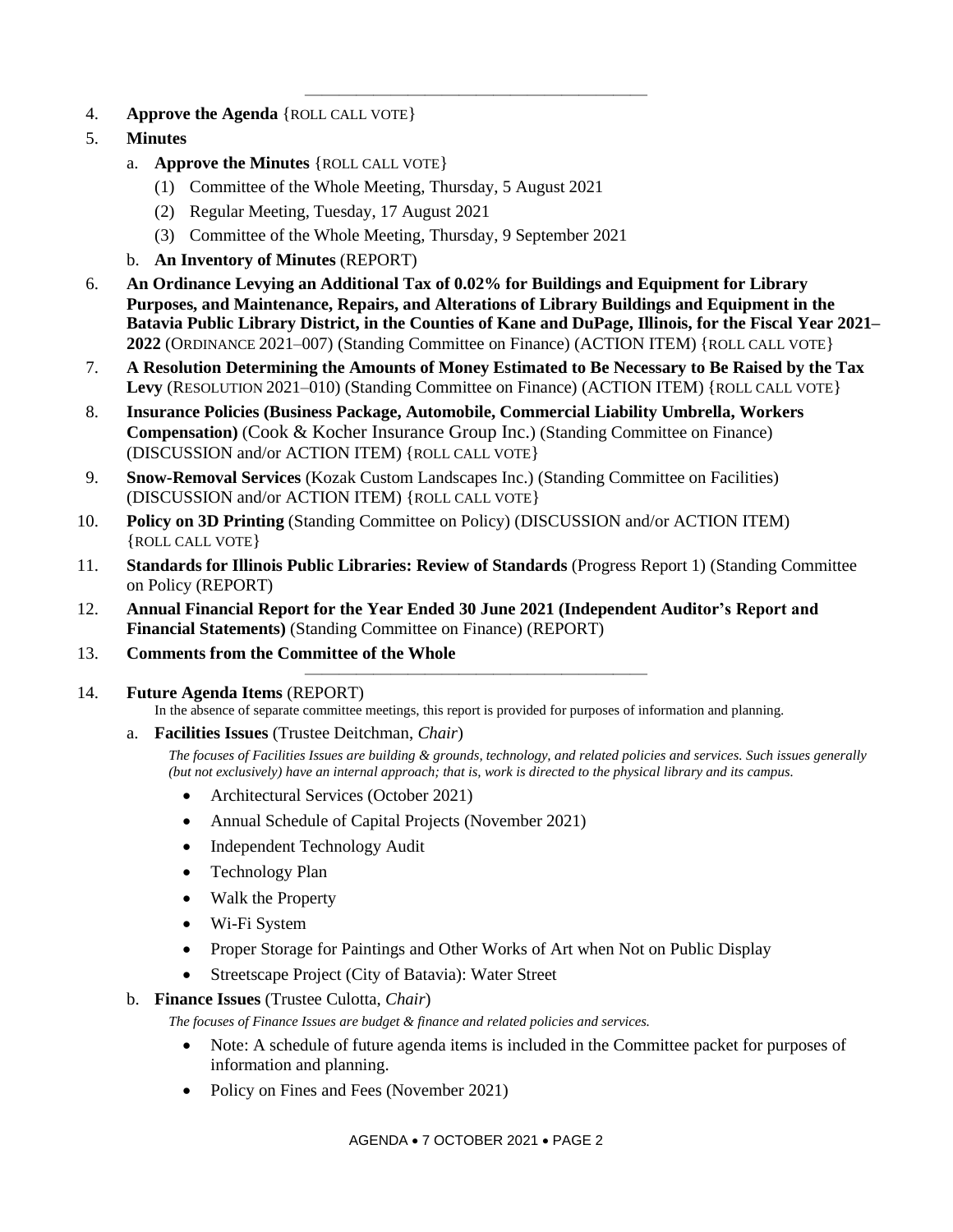### c. **Outreach Issues** (Trustee Larson, *Chair*)

*The focuses of Outreach Issues are marketing & public relations, community engagement, art, and related policies and services, and Recognition as a Library Leader. Such issues generally (but not exclusively) have an external approach; that is, direct service to users and the community.*

- Technology Advisory Group (TAG)
- Policy on Exhibit Spaces, Bulletin Boards, and Literature Racks
- Telephone for Public Use
- Recognition as a Library Leader (April 2023)

## d. **Policy Issues** (Trustee Russo, *Chair*)

*The focuses of Policy Issues are human resources, related policies and services, strategic planning, and general policies.*

- Minimum Wage Law: Transition Plan for Year 4 (November 2022)
- Retrospective Review [of the Temporary Closure in Relation to COVID-19 Crisis]
- Succession Plan / Policy on Succession
- Bylaws of the Board of Library Trustees
- Policy on Leave of Absence without Pay
- Organizational Identity: Statement of Purpose (Trust & Track Institute) (April 2021)
- Organizational Identity: Statement of Vision
- Cannabis Regulation and Tax Act [410 ILCS 705 et seq.]
- Policy on Reimbursement of Employee Expenses (pursuant to 820 ILCS 115 / 9.5)
- Policy on a Safe and Healthful Workplace
- Self-Appraisal for Board of Library Trustees (April 2022)
- Personnel Complement Detail and Authorized Personnel Strength (June 2022)

————————————————————

# 15. *Next Meetings or Events*

- *a. 155th Anniversary of Library Service in Batavia (October 1866–2021), October 2021*
- *b. TeenTober (formerly Teen Read Week™ in October and Teen Tech Week in March), October 2021 launched in 2019 to celebrate teens and teen services in libraries*
- *c. Columbus Day (Observed) (2nd Monday in October), Monday, 11 October 2021, Library Open [F]*
- *d. ILA Annual Conference (Virtual Conference), Tuesday–Thursday, 12–14 October 2021*
- *e. Board of Library Trustees (Regular Meeting), Tuesday, 19 October 2021, 6:00 p.m., Meeting Will Take Place via Electronic Means*
- *f. Board of Library Trustees (Committee of the Whole Meeting), Thursday, 4 November 2021, 6:00 p.m., Meeting Will Take Place via Electronic Means*
- *g. Daylight Saving Time Ends (Standard Time Resumes) at 2:00 a.m. (1st Sunday in November), Sunday, 7 November 2021*
- *h. International Games Week, Sunday–Saturday, 7–13 November 2021 — launched in 2008 to focus on the social and recreational side of gaming*
- *i. Fall Children's Book Week (since 2019), Monday–Sunday, 8–14 November 2021 — "A great nation is a reading nation."—Melcher — 2021 Theme: Reading Is a Superpower [Note: In a story fraught with irony, the original Children's Book Week was moved from November to May in 2008.]*
- *j. Veterans Day, Thursday, 11 November 2021, Library Open [F]*
- *k. Board of Library Trustees (Regular Meeting), Tuesday, 16 November 2021, 6:00 p.m., Meeting Will Take Place via Electronic Means*
- *l. Thanksgiving Eve, Wednesday, 24 November 2021, Library Closed at 5:00 p.m.*